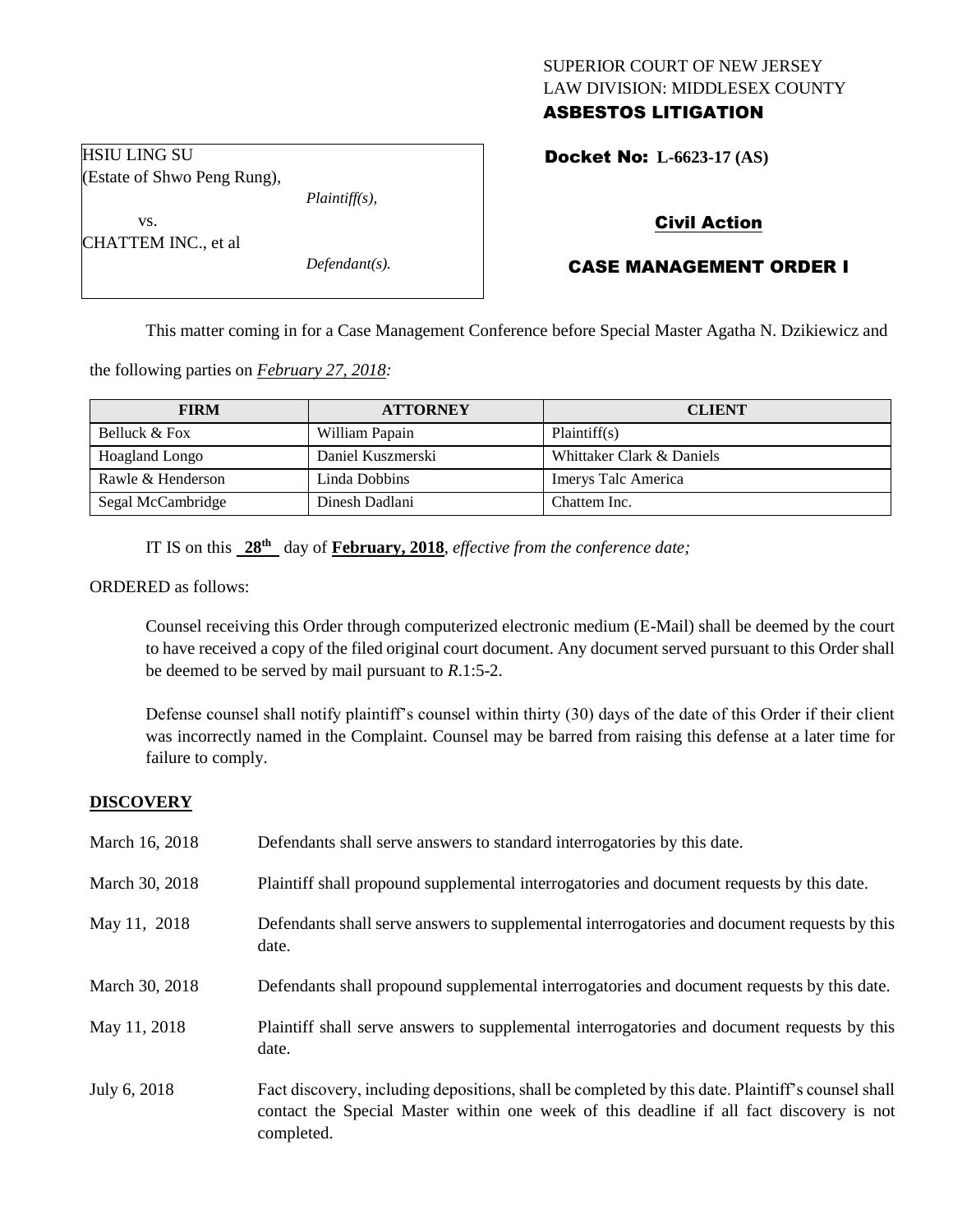## August 31, 2018 Depositions of corporate representatives shall be completed by this date.

## **EARLY SETTLEMENT**

August 31, 2018 Settlement demands shall be served on all counsel and the Special Master by this date.

## **SUMMARY JUDGMENT MOTION PRACTICE**

- August 3, 2018 Plaintiff's counsel shall advise, in writing, of intent not to oppose motions by this date.
- September 14, 2018 Summary judgment motions shall be filed no later than this date.
- October 12, 2018 Last return date for summary judgment motions.

## **MEDICAL DEFENSE**

- August 17, 2018 Plaintiff shall serve medical expert reports by this date.
- August 17, 2018 Upon request by defense counsel, plaintiff is to arrange for the transfer of pathology specimens and x-rays, if any, by this date.
- December 7, 2018 Defendants shall identify its medical experts and serve medical reports, if any, by this date. In addition, defendants shall notify plaintiff's counsel (as well as all counsel of record) of a joinder in an expert medical defense by this date.

## **LIABILITY EXPERT REPORTS**

- August 17, 2018 Plaintiff shall identify its liability experts and serve liability expert reports or a certified expert statement by this date or waive any opportunity to rely on liability expert testimony.
- December 7, 2018 Defendants shall identify its liability experts and serve liability expert reports, if any, by this date or waive any opportunity to rely on liability expert testimony.

## **ECONOMIST EXPERT REPORTS**

- August 17, 2018 Plaintiff shall identify its expert economists and serve expert economist report(s), if any, by this date or waive any opportunity to rely on economic expert testimony.
- December 7, 2018 Defendants shall identify its expert economists and serve expert economist report(s), if any, by this date or waive any opportunity to rely on economic expert testimony.

## **EXPERT DEPOSITIONS**

January 18, 2019 Expert depositions shall be completed by this date. To the extent that plaintiff and defendant generic experts have been deposed before, the parties seeking that deposition in this case must file an application before the Special Master and demonstrate the necessity for that deposition. To the extent possible, documents requested in a deposition notice directed to an expert shall be produced three days in advance of the expert deposition. The expert shall not be required to produce documents that are readily accessible in the public domain.

 $\_$  ,  $\_$  ,  $\_$  ,  $\_$  ,  $\_$  ,  $\_$  ,  $\_$  ,  $\_$  ,  $\_$  ,  $\_$  ,  $\_$  ,  $\_$  ,  $\_$  ,  $\_$  ,  $\_$  ,  $\_$  ,  $\_$  ,  $\_$  ,  $\_$  ,  $\_$  ,  $\_$  ,  $\_$  ,  $\_$  ,  $\_$  ,  $\_$  ,  $\_$  ,  $\_$  ,  $\_$  ,  $\_$  ,  $\_$  ,  $\_$  ,  $\_$  ,  $\_$  ,  $\_$  ,  $\_$  ,  $\_$  ,  $\_$  ,